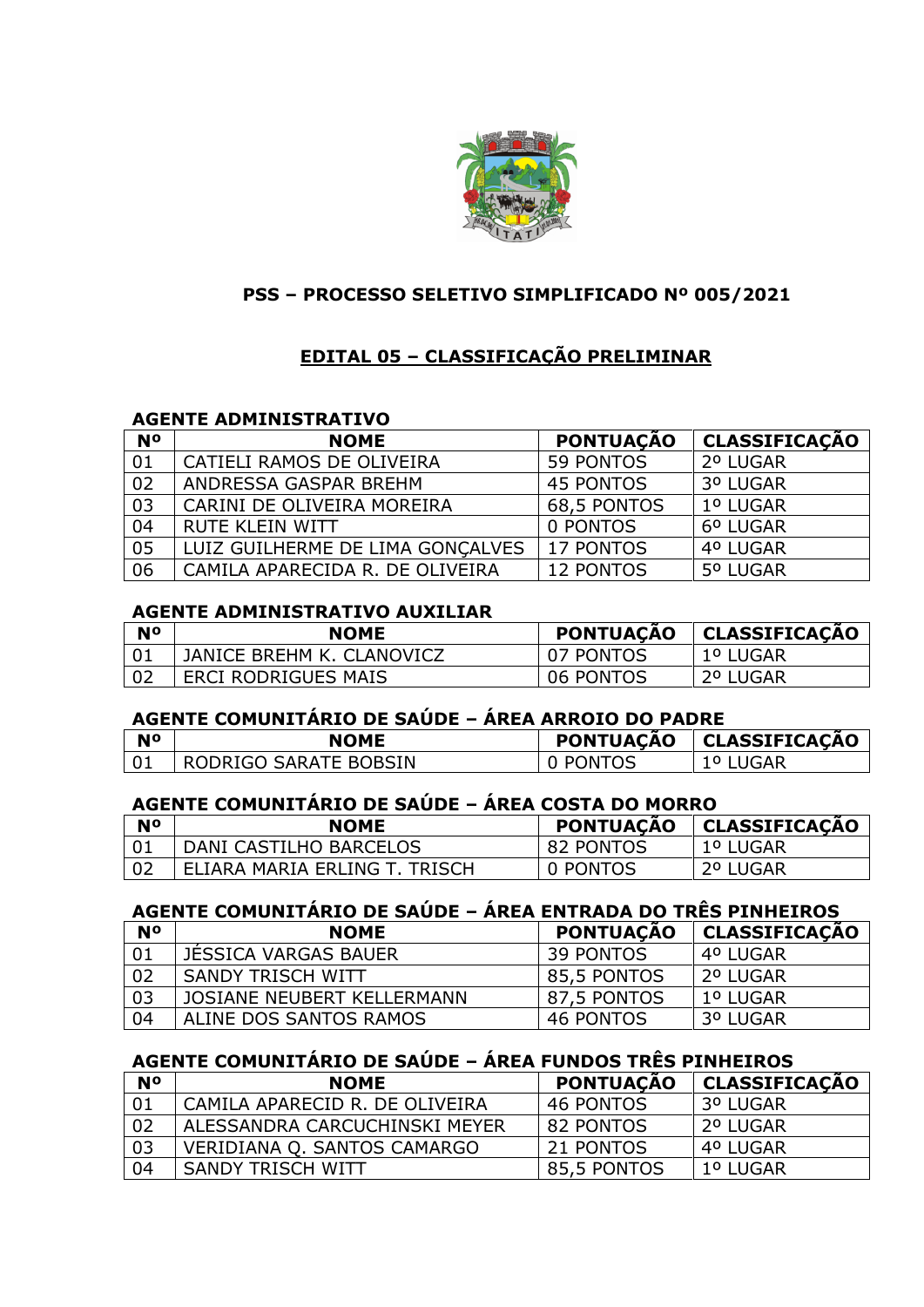# **AGENTE COMUNITÁRIO DE SAÚDE – ÁREA ITATI SEDE**

| <b>N°</b> | <b>NOME</b>         | <b>PONTUACÃO</b> | CLASSIFICAÇÃO  |
|-----------|---------------------|------------------|----------------|
|           | <b>VIVIANE DIAS</b> | 77.5 PONTOS      | JGAR<br>10 I I |

## **AGENTE EPIDEMIOLÓGICO**

| N <sup>o</sup> | <b>NOME</b>                    | <b>PONTUACAO</b> | CLASSIFICACAO |
|----------------|--------------------------------|------------------|---------------|
|                | <b>TAMARA SOARES GUIMARAES</b> | 27 PONTOS        | 2º LUGAR      |
|                | <b>JESSICA VARGAS BAUER</b>    | 47 PONTOS        | 1º LUGAR      |

### **AGENTE DE COMBATE A ENDEMIAS**

| <b>N°</b> | <b>NOME</b>                  |        | PONTUAÇÃO   CLASSIFICAÇÃO |
|-----------|------------------------------|--------|---------------------------|
| 01        | <b>JUCARA BORGES DE LIMA</b> | PONTOS |                           |

#### **ANALISTA DE RECURSOS HUMANOS**

| N <sup>o</sup> | <b>NOME</b>              | <b>PONTUACÃO</b>      | CLASSIFICACÃO |
|----------------|--------------------------|-----------------------|---------------|
| 01             | TRISCH WITT<br>SUEL<br>v | <b>PONTOS</b><br>- 50 | ັບ            |

## **ANALISTA DE LICITAÇÕES E CONTRATOS**

| <b>N°</b> | <b>NOME</b>            | <b>PONTUAÇÃO</b>    | <b>CLASSIFICAÇÃO</b> |
|-----------|------------------------|---------------------|----------------------|
|           | ' LEOSI KONIG DA SILVA | <b>PONTOS</b><br>64 | GAR                  |

#### **ASSISTENTE SOCIAL 20 HS**

| <b>N°</b> | <b>NOME</b>                   | <b>PONTUAÇÃO</b> | CLASSIFICAÇÃO |
|-----------|-------------------------------|------------------|---------------|
|           | <b>CARINE SILVEIRA BASTOS</b> | 58 PONTOS        | 2º LUGAR      |
| -02       | SALETE BEATRIZ BLUME          | 78,5 PONTOS      | 1º LUGAR      |
| ึกว       | EVELISE DOS SANTOS ACUNHA     | 20 PONTOS        | 3º LUGAR      |

#### **ASSISTENTE SOCIAL 40 HS**

| <b>No</b> | <b>NOME</b>                | <b>PONTUAÇÃO</b> | CLASSIFICAÇÃO |
|-----------|----------------------------|------------------|---------------|
|           | CARINE SILVEIRA BASTOS     | 58 PONTOS        | 1º LUGAR      |
|           | VERONICA D. JORDAO PACHECO | 26.5 PONTOS      | 2º LUGAR      |

### **ATENDENTE - MONITOR**

| N <sup>o</sup> | <b>NOME</b>                       | <b>PONTUAÇÃO</b> | <b>CLASSIFICAÇÃO</b> |
|----------------|-----------------------------------|------------------|----------------------|
| 01             | <b>JUSSARA SILVA DA SILVA</b>     | 0 PONTOS         | 24º LUGAR            |
| 02             | <b>JOVANA HOFFMANN DOS SANTOS</b> | 76 PONTOS        | 10° LUGAR            |
| 03             | JASCIANE DE A. SCHWARTZHAUPT      | 79 PONTOS        | 8º LUGAR             |
| 04             | <b>LUANA JACOBY MEYER</b>         | 10 PONTOS        | 23º LUGAR            |
| 05             | PRISCILA AMARAL DA SILVA          | 20 PONTOS        | 21º LUGAR            |
| 06             | MARIA SALETE C. DA SILVA          | 94 PONTOS        | 1º LUGAR             |
| 07             | JORDANA DOS REIS GOLDANI          | 92,5 PONTOS      | 2º LUGAR             |
| 08             | ANA PAULA P. BITTENCOURT          | 74,5 PONTOS      | 12º LUGAR            |
| 09             | <b>GABRIELA VALLI TEIXEIRA</b>    | 84 PONTOS        | 4º LUGAR             |
| 10             | MARIA TEREZINHA M. DE OLIVEIRA    | 22 PONTOS        | 20° LUGAR            |
| 11             | CAMILA MEDEIROS DE CASTILHOS      | 76 PONTOS        | 10° LUGAR            |
| 12             | <b>CRISTINA DE DEUS</b>           | 81 PONTOS        | 6º LUGAR             |
| 13             | EZIANE DA SILVA EBERHARDT         | 52 PONTOS        | 16º LUGAR            |
| 14             | GILCELE S. SCHWARTZHAUPT          | 92,5 PONTOS      | 2º LUGAR             |
| 15             | PRISCILA KONIG DA SILVA           | 82,5 PONTOS      | 5º LUGAR             |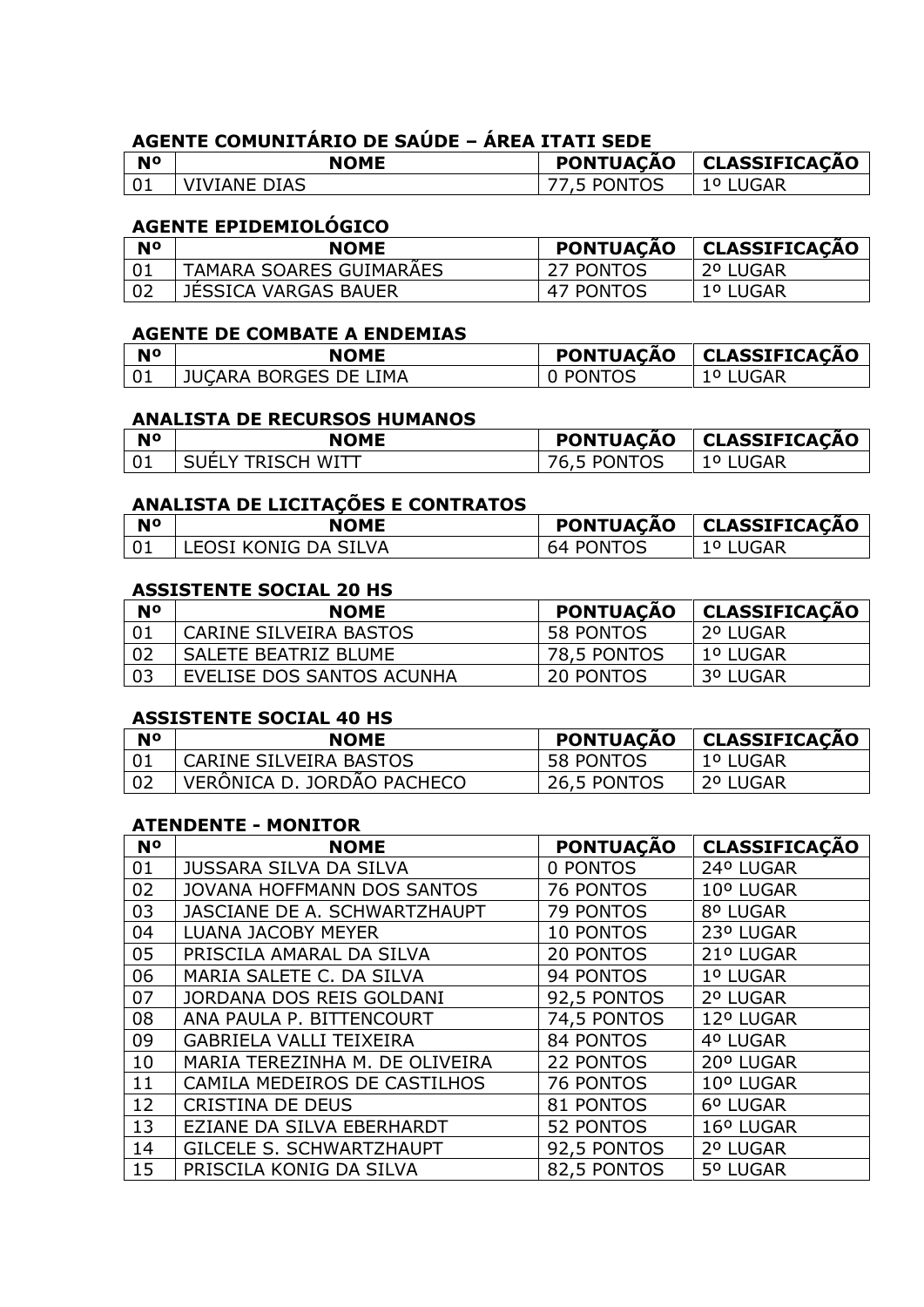| 16 | CARINA DE MELO JUSTIN         | 73 PONTOS        | 15º LUGAR |
|----|-------------------------------|------------------|-----------|
| 17 | MARIANE DA SILVA NEUBERT      | 79 PONTOS        | 8º LUGAR  |
| 18 | SCHAIANE DA CONCEIÇÃO MACHADO | 52 PONTOS        | 16º LUGAR |
| 19 | LUANA EBERHARDT DOS SANTOS    | 20 PONTOS        | 21º LUGAR |
| 20 | <b>JUDITE S. DA SILVA</b>     | 74,5 PONTOS      | 12º LUGAR |
| 21 | AGNES DOS SANTOS KLEIN        | 25 PONTOS        | 19º LUGAR |
| 22 | TANIANDRA DOS S. EBERHARDT    | 79,5 PONTOS      | 7º LUGAR  |
| 23 | MAGALI KLIPPEL MELO           | 74,5 PONTOS      | 12º LUGAR |
| 24 | DÉBORA B. DUTRA               | 0 PONTOS         | 24º LUGAR |
| 25 | BRUNA SOARES DA SILVEIRA      | 0 PONTOS         | 24º LUGAR |
| 26 | VANESSA DE MELO CARDOSO       | <b>46 PONTOS</b> | 18º LUGAR |

## **AUXILIAR DE BIBLIOTECA**

| <b>N°</b> | <b>NOME</b>                 | <b>PONTUAÇÃO</b> | <b>CLASSIFICAÇÃO</b> |
|-----------|-----------------------------|------------------|----------------------|
| 01        | MARIA APARECIDA DE B. RAMOS | <b>36 PONTOS</b> | 7º LUGAR             |
| 02        | CAMILA A. RAMOS DE OLIVEIRA | <b>39 PONTOS</b> | 4º LUGAR             |
| 03        | CAMILA M. DE CASTILHOS      | 51 PONTOS        | 2º LUGAR             |
| 04        | EIANE DA SILVA EBERHARDT    | <b>39 PONTOS</b> | 4º LUGAR             |
| 05        | RODRIGO SARATE BOBSIN       | 0 PONTOS         | 9º LUGAR             |
| 06        | AGNES CRISTINA WITT BRUSCH  | 54 PONTOS        | 1º LUGAR             |
| 07        | MAICON RODRIGUES DE AGUIAR  | <b>36 PONTOS</b> | 7º LUGAR             |
| 08        | JEANI DE OLIVEIRA CARDOSO   | <b>39 PONTOS</b> | 4º LUGAR             |
| 09        | <b>CAMILE MARIA UBIALI</b>  | 51 PONTOS        | 2º LUGAR             |

# **AUXILIAR DE PRODUÇÃO DE BLOQUETOS**

| <b>N°</b> | <b>NOME</b>                    | <b>PONTUAÇÃO</b> | <b>CLASSIFICAÇÃO</b> |
|-----------|--------------------------------|------------------|----------------------|
| 01        | CARLOS VANDERLEI G. MACHADO    | 34,5 PONTOS      | 2º LUGAR             |
| 02        | LUCAS GABRIEL S. MACHADO       | 34,5 PONTOS      | 2º LUGAR             |
| 03        | ALEX MATEUS DE OLIVEIRA        | 16,5 PONTOS      | 5º LUGAR             |
| 04        | <b>GUILHERME TORRES TRISCH</b> | 0 PONTOS         | 7º LUGAR             |
| 05        | LINDOMAR OSOSKI DA SILVA       | 0 PONTOS         | 7º LUGAR             |
| 06        | <b>LINDONEZ TRISCH</b>         | 13,5 PONTOS      | 6º LUGAR             |
| 07        | VINÍCIUS CHACON GONÇALVES      | 37 PONTOS        | 1º LUGAR             |
| 08        | JOEL ESMÁRIO GARCIA            | 33,5 PONTOS      | 4º LUGAR             |

# **AUXILIAR DE SAÚDE BUCAL**

| <b>N°</b> | <b>NOME</b>            | <b>PONTUAÇÃO</b> | CLASSIFICACÃO    |
|-----------|------------------------|------------------|------------------|
|           | DANIELE ETTER DA SILVA | 100 PONTOS       | UGAR<br><b>U</b> |

## **COORDENADOR PEDAGÓGICO**

| N <sup>o</sup> | <b>NOME</b>            | <b>PONTUACAO</b> | <b>CLASSIFICAÇÃO</b> |
|----------------|------------------------|------------------|----------------------|
|                | ZENILDA MODEL DA SILVA | 48 PONTOS        | 1º LUGAR             |

# **EDUCADOR FÍSICO**

| N <sup>o</sup> | NOME                         | <b>PONTUACÃO</b> | CLASSIFICAÇÃO |
|----------------|------------------------------|------------------|---------------|
|                | ' ALINE DE ANDRADES DA SILVA | 92,5 PONTOS      | 1º LUGAR      |

### **ENCANADOR HIDRÁULICO**

| <b>N°</b> | <b>NOME</b>               | <b>PONTUACAO</b> | CLASSIFICACAO |
|-----------|---------------------------|------------------|---------------|
|           | JUSSIE SCHWARTZHAUPT WERB | .5 PONTOS        | JGAR<br>1 O I |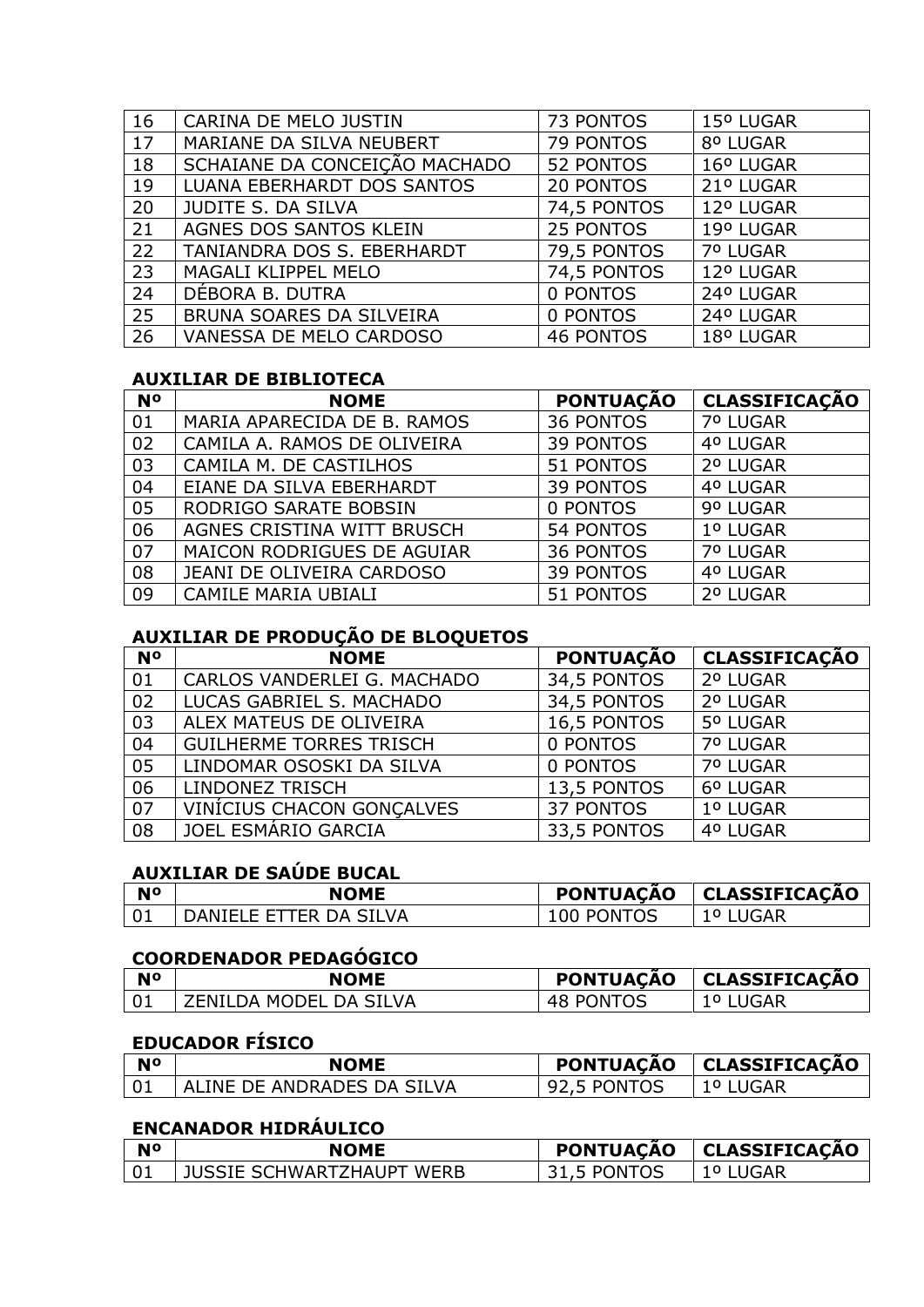#### **ENFERMEIRO ESF**

| N <sup>o</sup> | <b>NOME</b>               | <b>PONTUAÇÃO</b> | <b>CLASSIFICAÇÃO</b> |
|----------------|---------------------------|------------------|----------------------|
| 01             | EMILY DA SILVA EBERHARDT  | 30 PONTOS        | 5º LUGAR             |
| 02             | JOSIELE TRISCH            | 64 PONTOS        | 3º LUGAR             |
| 03             | BARBARA OLIVEIRA SANTOS   | 95 PONTOS        | 1º LUGAR             |
| 04             | ADANEIDE R DA SILVA CONCI | 76 PONTOS        | 2º LUGAR             |
| 05             | <b>ALINE AMBROZI</b>      | 52,5 PONTOS      | 4º LUGAR             |

#### **FARMACÊUTICO**

| <b>N°</b> | NOME                  | <b>PONTUACÃO</b> | CLASSIFICAÇÃO |
|-----------|-----------------------|------------------|---------------|
| l 01      | CAMILA PRUSCH OUADROS | 78 PONTOS        | $\cup$        |

# **FISCAL SANITÁRIO**

| <b>No</b> | <b>NOME</b>              | <b>PONTUACÃO</b> | <b>CLASSIFICACÃO</b> |
|-----------|--------------------------|------------------|----------------------|
|           | TAINARA SOARES GUIMARAES | <b>PONTOS</b>    | JGAR                 |

#### **FONOAUDIÓLOGO**

| No | <b>NOME</b>                         | <b>PONTUACAO</b>      | <b>CLASSIFICACÃO</b> |
|----|-------------------------------------|-----------------------|----------------------|
|    | <b>GEANE MORAES DE MELO MASCANI</b> | <b>PONTOS</b><br>้ััก | U                    |

#### **INSTRUTOR DE BANDA MARCIAL**

| <b>N°</b> | <b>NOME</b>                 | <b>PONTUACÃO</b> | CLASSIFICAÇÃO |
|-----------|-----------------------------|------------------|---------------|
| 01        | <b>MILTON VOLNEI BECKER</b> | PONTOS י         | 1º LUGAR      |

# **MÉDICO CLÍNICO GERAL PLANTÃO 08 HORAS**

| <b>No</b> | <b>NOME</b>         | <b>PONTUAÇÃO</b> | CLASSIFICAÇÃO   |
|-----------|---------------------|------------------|-----------------|
|           | MARLON CENCI        | <b>66 PONTOS</b> | <b>1º LUGAR</b> |
|           | LEANDRO PORRES LANG | 53,5 PONTOS      | 2º LUGAR        |

# **MÉDICO CLÍNICO GERAL ESF 20 HORAS**

| N٥ | <b>NOME</b>                 | <b>PONTUAÇÃO</b> | CLASSIFICAÇÃO |
|----|-----------------------------|------------------|---------------|
|    | MARIA DEL CARMEN O. JIMENEZ | 73 PONTOS        | 1º LUGAR      |
|    | <b>MARLON CENCI</b>         | 66 PONTOS        | 2º LUGAR      |

## **MÉDICO ORTOPEDISTA/TRAUMATOLOGISTA**

| <b>N°</b> | <b>NOME</b>                   | <b>PONTUACÃO</b> | <b>CLASSIFICACÃO</b> |
|-----------|-------------------------------|------------------|----------------------|
|           | FRANCISCO ARTURO C. RODRIGUEZ | <b>70 PONTOS</b> | 1º LUGAR             |

## **MÉDICO VETERINÁRIO**

| <b>N<sup>o</sup></b> | NOME                       | <b>PONTUAÇÃO</b> | CLASSIFICAÇÃO |
|----------------------|----------------------------|------------------|---------------|
|                      | HELENA HOFFMANN MENGER     | 67,5 PONTOS      | ∣ 1º LUGAR    |
|                      | RENATO OLIVEIRA DOS SANTOS | ን PONTOS         | 20 HUGAR      |

#### **MOTORISTA**

| <b>N°</b> | <b>NOME</b>                       | <b>PONTUAÇÃO</b> | <b>CLASSIFICAÇÃO</b> |
|-----------|-----------------------------------|------------------|----------------------|
|           | ROMILDO EBERHARDT KNEVITZ         | 69 PONTOS        | 4º LUGAR             |
| 02        | <b>TIAGO SPARREMBERGER PRUSCH</b> | 88 PONTOS        | 2º LUGAR             |
| 03        | PAULO ROBERTO B. WITT             | 36 PONTOS        | 10º LUGAR            |
| 04        | JESSE WITT RITTER                 | 67,5 PONTOS      | 5º LUGAR             |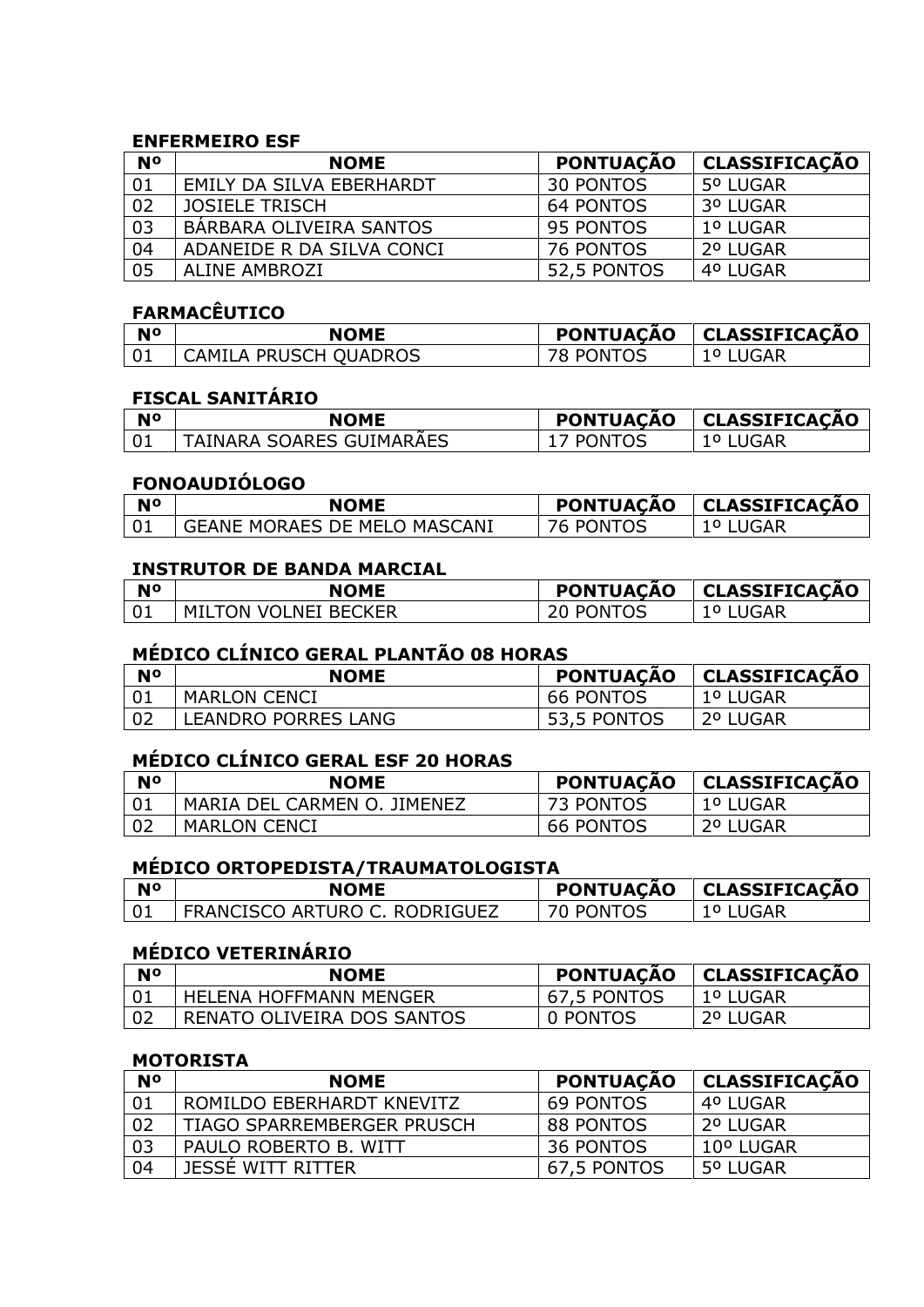| 05 | ROBERTO SILVA DOS SANTOS    | 0 PONTOS         | 13º LUGAR |
|----|-----------------------------|------------------|-----------|
| 06 | JESSÉ ESMÉRIO GARCIA        | 97 PONTOS        | 1º LUGAR  |
| 07 | SIDNEI DA SILVA DE SOUZA    | 24 PONTOS        | 12º LUGAR |
| 08 | SIDICLEI BRUSCH             | 61,5 PONTOS      | 6º LUGAR  |
| 09 | <b>JOSIEL OSOSCKI ENGEL</b> | 0 PONTOS         | 13º LUGAR |
| 10 | RUTIERE BITTENCOURT HAHN    | 55,5 PONTOS      | 7º LUGAR  |
| 11 | LAURI DA CONCEIÇÃO GOMES    | 44 PONTOS        | 8º LUGAR  |
| 12 | DOUGLAS DOS SANTOS BOBSIN   | 83 PONTOS        | 3º LUGAR  |
| 13 | JOEL ESMÉRIO GARCIA         | <b>40 PONTOS</b> | 9º LUGAR  |
| 14 | JONAS DA SILVEIRA GROSS     | 30,5 PONTOS      | 11º LUGAR |

#### **NUTRICIONISTA**

| <b>N°</b> | <b>NOME</b>          | <b>PONTUAÇÃO</b>     | <b>CLASSIFICACÃO</b> |
|-----------|----------------------|----------------------|----------------------|
|           | SAMANTA S. DESIDERIO | <b>PONTOS</b><br>-90 | JGAR<br>O            |

### **ODONTÓLOGO 20 HORAS**

| N <sub>o</sub> | <b>NOME</b>                | <b>PONTUAÇÃO</b>                | <b>CLASSIFICACAO</b> |
|----------------|----------------------------|---------------------------------|----------------------|
|                | CARLA FRANCIELE C. NEUBERT | <b>PONTOS</b><br>Q <sub>5</sub> | .UGAR                |

## **ODONTÓLOGO GERAL COMUNITÁRIO 40 HORAS**

| <b>N°</b> | NOME                       |           | <b>PONTUAÇÃO   CLASSIFICAÇÃO</b> |
|-----------|----------------------------|-----------|----------------------------------|
|           | CARLA FRANCIELI C. NEUBERT | 95 PONTOS | JGAR                             |

#### **OFICINEIRO COORDENADOR DE PROJETOS DE PRÁTICAS PEDAGÓGICAS DE RECREAÇÃO E ESPORTES**

| <b>N°</b> | <b>NOME</b>                 | <b>PONTUAÇÃO</b> | <b>CLASSIFICAÇÃO</b> |
|-----------|-----------------------------|------------------|----------------------|
| 01        | ANGELICA PACHECO RUBBO      | 54 PONTOS        | 1º LUGAR             |
| 02        | AMAIANA RIBEIRO DA SILVEIRA | 54 PONTOS        | 1º LUGAR             |
| 03        | MAIARA KLIPPEL MELO         | 48 PONTOS        | 3º LUGAR             |
| 04        | MARCIA REGINA BECKER        | 48 PONTOS        | 3º LUGAR             |
| 05        | JOICE TRISCH DOS SANTOS     | 48 PONTOS        | 3º LUGAR             |

#### **OFICINEIRO DE DANÇAS**

| <b>NO</b> | <b>NOME</b>                | <b>PONTUAÇÃO</b> | CLASSIFICAÇÃO |
|-----------|----------------------------|------------------|---------------|
|           | <b>IRENE JUSTIN BOBSIN</b> | 69,5 PONTOS      | 1º LUGAR      |
|           | SAMANTA BECKER FLORENCIO   | 48 PONTOS        | 2º LUGAR      |

#### **OFICINEIRO DE ESPORTES**

| <b>N°</b> | <b>NOME</b>                     | <b>PONTUAÇÃO</b> | <b>CLASSIFICAÇÃO</b> |
|-----------|---------------------------------|------------------|----------------------|
| -01       | ANA PAULA PARODI BITTENCOURT    | 29 PONTOS        | 4º LUGAR             |
| 02        | CRISTIAN R. DICKSEN BITTENCOURT | 52,5 PONTOS      | ∣ 2º LUGAR           |
| 03        | CLEITON DE A. SPARREMBERGER     | 41 PONTOS        | 3º LUGAR             |
| 04        | DAIANE WITT BRUSCH              | 76,5 PONTOS      | 1º LUGAR             |

### **OFICINEIRO DE INFORMÁTICA E TURISMO**

| <b>N°</b> | <b>NOME</b>                 | PONTUAÇÃO  | CLASSIFICAÇAO |
|-----------|-----------------------------|------------|---------------|
| 01        | JORDANA DOS REIS GOLDANI    | 64 PONTOS  | 2º LUGAR      |
| 02        | SABRINA BALTAZAR DOS SANTOS | 64 PONTOS  | 2º LUGAR      |
| 03        | SANDY TRISCH WITT           | 100 PONTOS | ∣ 1º LUGAR    |
| 04        | RICHARD DE JACOBY DA SILVA  | 62 PONTOS  | 4º LUGAR      |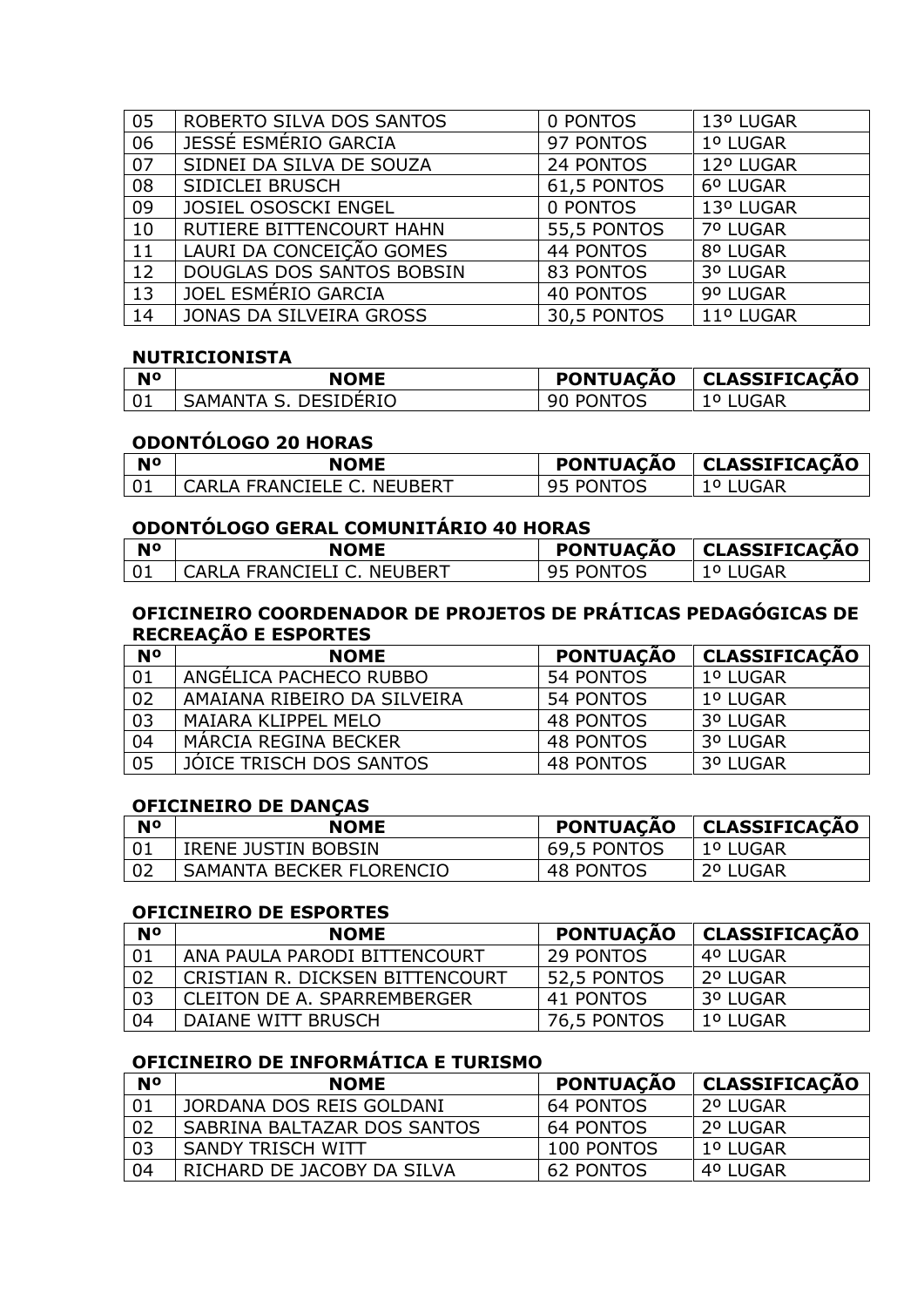# **OFICINEIRO DE INGLÊS**

| N <sub>0</sub> | <b>NOME</b>                    | <b>PONTUACAO</b> | CLASSIFICAÇÃO |
|----------------|--------------------------------|------------------|---------------|
|                | <b>JESSICA BECKER SCHEFFER</b> | 48 PONTOS        | 1º LUGAR      |
|                | CLEITON DE A. SPARREMBERGER    | 37 PONTOS        | 2º LUGAR      |

## **OFICINEIRO DE MÚSICA**

| <b>No</b> | <b>NOME</b>                   | <b>PONTUAÇÃO</b> | CLASSIFICAÇÃO |
|-----------|-------------------------------|------------------|---------------|
|           | LEONARDO DA S. CARDOSO JUNIOR | 31,5 PONTOS      | 1º LUGAR      |
|           | DIAIR ANACELTO DE ALMEIDA     | 0 PONTOS         | 2º LUGAR      |

# **OFICINEIRO DE PRÁTICAS DE RECREAÇÃO E ESPORTES**

| <b>No</b> | <b>NOME</b>              | <b>PONTUACÃO</b> | CLASSIFICAÇÃO |
|-----------|--------------------------|------------------|---------------|
| l 02      | ANA PAULA P. BITTENCOURT | 29 PONTOS        | 2º LUGAR      |
| ר ו       | SAMANTA BECKER FLORENCIO | 48 PONTOS        | 1º LUGAR      |

## **OFICINEIRO DE PRÁTICAS PEDAGÓGICAS**

| <b>N<sup>o</sup></b> | <b>NOME</b>                     | <b>PONTUAÇÃO</b> | <b>CLASSIFICAÇÃO</b> |
|----------------------|---------------------------------|------------------|----------------------|
| 01                   | CÁTIA MARLIZE DOS REIS          | 51 PONTOS        | 4º LUGAR             |
| 02                   | <b>CRISTINA DE DEUS</b>         | 48 PONTOS        | 5º LUGAR             |
| 03                   | AMAIANA RIBEIRO DA SILVEIRA     | <b>48 PONTOS</b> | 5º LUGAR             |
| 04                   | LETICIA GONÇALVES DA ROSA       | 35,5 PONTOS      | 8º LUGAR             |
| 05                   | <b>MAIARA KLIPPEL MELO</b>      | 54 PONTOS        | 1º LUGAR             |
| 06                   | <b>MARCIA REGINA BECKER</b>     | 54 PONTOS        | 1º LUGAR             |
| 07                   | CATRINE MODEL TEIXEIRA          | 36,5 PONTOS      | 7º LUGAR             |
| 08                   | <b>BIBIANE RODRIGUES TRISCH</b> | 54 PONTOS        | 1º LUGAR             |

# **OPERADOR DE MÁQUINAS**

| <b>N°</b> | <b>NOME</b>                   | <b>PONTUAÇÃO</b> | <b>CLASSIFICAÇÃO</b> |
|-----------|-------------------------------|------------------|----------------------|
| 01        | ADEMILSON BORGES MENGER       | 24,5 PONTOS      | 5º LUGR              |
| 02        | CELSO ROMÁRIO RIOS DOMINGUES  | 4 PONTOS         | 7º LUGAR             |
| 03        | MAURO SÉRGIO DA ROSA SILVEIRA | <b>20 PONTOS</b> | 6º LUGAR             |
| 04        | ROBERTO GILBERTO SEIBERT      | 0 PONTOS         | 8º LUGAR             |
| 05        | PATRIC DA SILVA BOBSIN        | 29,5 PONTOS      | 3º LUGAR             |
| 06        | RUTIERE BITTENCOURT HAHN      | <b>48 PONTOS</b> | 2º LUGAR             |
| 07        | DEMÉTRIO LENTZ SILVA          | 28 PONTOS        | 4º LUGAR             |
| 08        | ALEXANDRE WITT BRUSCH         | 56 PONTOS        | 1º LUGAR             |

# **OPERADOR DE TRATOR AGRÍCOLA**

| N <sup>o</sup> | <b>NOME</b>                 | <b>PONTUACAO</b>    | <b>CLASSIFICAÇÃO</b> |
|----------------|-----------------------------|---------------------|----------------------|
|                | TRIO I FNTZ SII VA<br>DEME' | <b>DNTOS</b><br>ו ש | ັບ                   |

## **OPERÁRIO**

| <b>N°</b> | <b>NOME</b>                   | <b>PONTUAÇÃO</b> | <b>CLASSIFICAÇÃO</b> |
|-----------|-------------------------------|------------------|----------------------|
| 01        | LUIZ ADRIANO M. SPARREMBERGER | 33 PONTOS        | 4º LUGAR             |
| 02        | VILMAR DE MENEZES             | 36 PONTOS        | 1º LUGAR             |
| 03        | LUIZ CARLOS DO N. JUNIOR      | 0 PONTOS         | 5º LUGAR             |
| 04        | CARLOS VANDERLEI G. MACHADO   | 36 PONTOS        | 1º LUGAR             |
| 05        | LUCAS GABRIEL S. MACHADO      | 36 PONTOS        | 1º LUGAR             |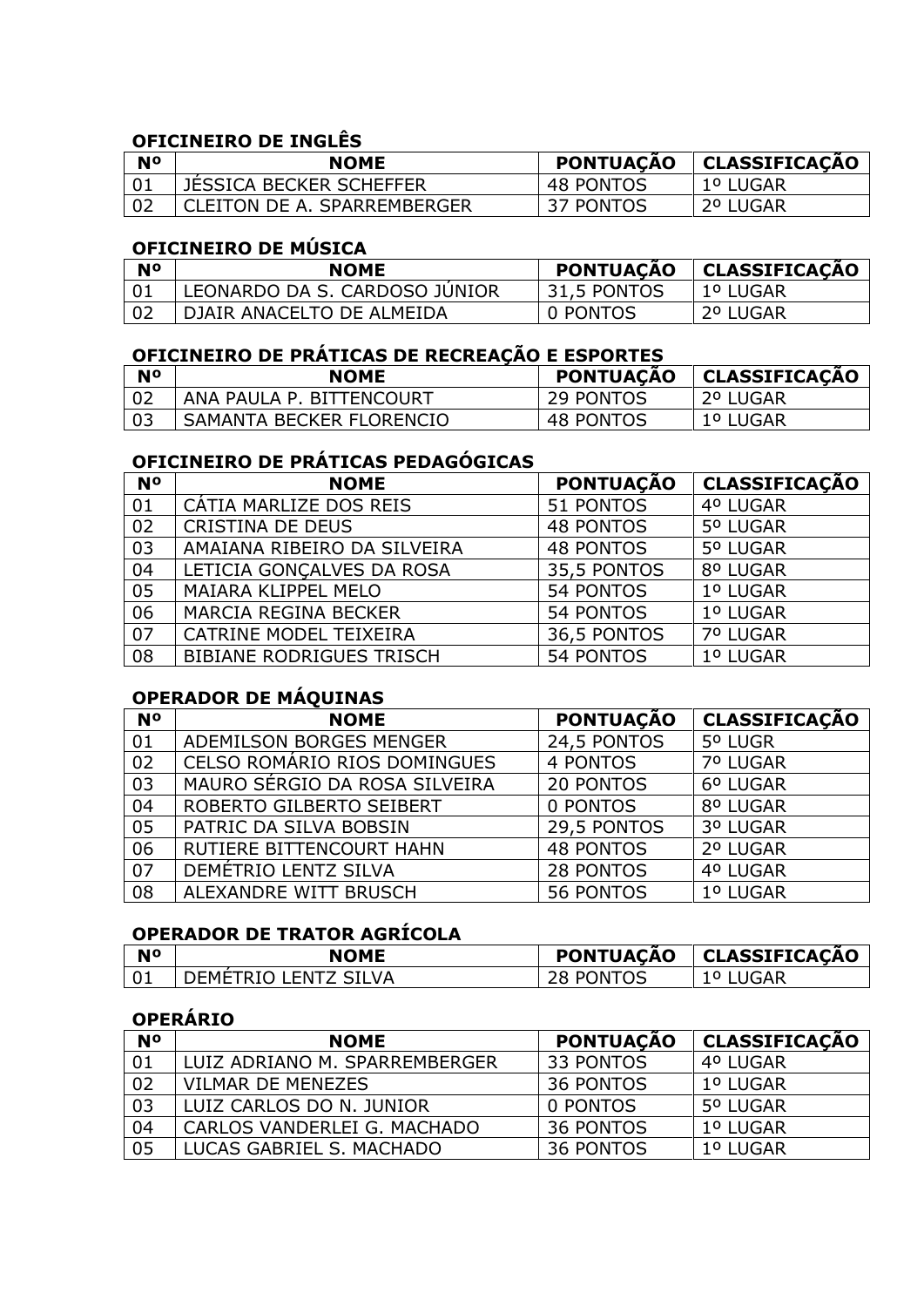#### **ORIENTADOR EDUCACIONAL**

| <b>No</b> | <b>NOME</b>                | <b>PONTUAÇÃO</b> | CLASSIFICAÇÃO   |
|-----------|----------------------------|------------------|-----------------|
|           | <b>CLARICE TRISCH WITT</b> | 48 PONTOS        | 1º LUGAR        |
|           | KARINE GUEDES DE OLIVEIRA  | 48 PONTOS        | <b>1º LUGAR</b> |
| 03        | MICHELI MARQUES DA SILVA   | 12 PONTOS        | 3º LUGAR        |

#### **PEDREIRO - CARPINTEIRO**

| <b>No</b>       | <b>NOME</b>                     | <b>PONTUAÇÃO</b> | <b>CLASSIFICAÇÃO</b> |
|-----------------|---------------------------------|------------------|----------------------|
| $\overline{01}$ | MARIO LEMES DOS SANTOS          | 21 PONTOS        | 2º LUGAR             |
| 02              | MICHAEL JEFERSON PEREIRA JUSTIN | 8 PONTOS         | 3º LUGAR             |
| 03              | SIDNEI DA SIILVA DE SOUZA       | 4,5 PONTOS       | 4º LUGAR             |
| 04              | RENATO TRISCH                   | 49 PONTOS        | 1º LUGAR             |

#### **PROFESSOR DE ARTES**

| <b>No</b> | <b>NOME</b>                | <b>PONTUAÇÃO</b> | CLASSIFICAÇÃO |
|-----------|----------------------------|------------------|---------------|
|           | EDINARA DIAS EBERHARDT     | 61,5 PONTOS      | l 1º LUGAR    |
| - 02      | <b>GEISE SPARREMBERGER</b> | 52,5 PONTOS      | . 2º LUGAR    |

## **PROFESSOR DE CIÊNCIAS BIOLÓGICAS**

| N <sub>o</sub> | <b>NOME</b>                 | <b>PONTUAÇÃO</b> | <b>CLASSIFICAÇÃO</b> |
|----------------|-----------------------------|------------------|----------------------|
| ∣ ∩1           | JEFFERSON JUSTIN DA ROSA    | 59,5 PONTOS      | 1º LUGAR             |
| l 02           | FRANCIELI VIEIRA DOS SANTOS | 36 PONTOS        | 3º LUGAR             |
|                | ODINEI ANTONIO WITT         | 48 PONTOS        | 2º LUGAR             |

### **PROFESSOR DE EDUCAÇÃO DO CAMPO EM CIÊNCIAS DA NATUREZA**

| <b>N°</b> | <b>NOME</b>                     | <b>PONTUAÇÃO</b> | <b>CLASSIFICAÇÃO</b> |
|-----------|---------------------------------|------------------|----------------------|
|           | DEISE FERNANDES HOFFMANN MACIEL | 36 PONTOS        | 2º LUGAR             |
|           | MARIA DE FATIMA MACIEL GROSS    | 15 PONTOS        | 3º LUGAR             |
|           | ODINEI ANTONIO WITT             | 48 PONTOS        | 1º LUGAR             |

## **PROFESSOR DE CIÊNCIAS HUMANAS, HISTÓRIA E GEOGRAFIA**

| <b>N°</b> | <b>NOME</b>                    | <b>PONTUAÇÃO</b> | <b>CLASSIFICAÇÃO</b> |
|-----------|--------------------------------|------------------|----------------------|
| 01        | FELIPE E. SCHUTT DA SILVA      | 72 PONTOS        | 1º LUGAR             |
| 02        | <b>KARINE SANTOS LOPES</b>     | 47 PONTOS        | 3º LUGAR             |
| 03        | PATRÍCIA DOS SANTOS RICARDO    | 13 PONTOS        | 4º LUGAR             |
| 04        | <b>MAGALI RODRIGUES RITTER</b> | 49,5 PONTOS      | 2º LUGAR             |
| 05        | ODINESIO JOSÉ MELO WITT        | 0 PONTOS         | 5º LUGAR             |

## **PROFESSOR DE EDUCAÇÃO ESPECIAL**

| <b>N°</b> | <b>NOME</b>                    | <b>PONTUAÇÃO</b> | <b>CLASSIFICAÇÃO</b> |
|-----------|--------------------------------|------------------|----------------------|
| 01        | KARINE GUEDES DE OLIVEIRA      | 48,5 PONTOS      | 3º LUGAR             |
| 02        | SIRLEI SINGESKI                | 60 PONTOS        | 1º LUGAR             |
| 03        | ALINE WITT RITTER              | 48 PONTOS        | 4º LUGAR             |
| 04        | <b>MAGALI RODRIGUES RITTER</b> | 55,5 PONTOS      | 2º LUGAR             |

# **PROFESSOR DE EDUCAÇÃO FÍSICA**

| <b>N°</b> | <b>NOME</b>                      | <b>PONTUAÇÃO</b> | CLASSIFICAÇÃO |
|-----------|----------------------------------|------------------|---------------|
|           | ALINE DE ANDRADES SILVA          | 79,5 PONTOS      | 2º LUGAR      |
|           | CHRISTIAN ROBERTO D. BITTENCOURT | 72,5 PONTOS      | 4º LUGAR      |
| 03        | CLEITON DE A. SPARREMBERGER      | 45,5 PONTOS      | 6º LUGAR      |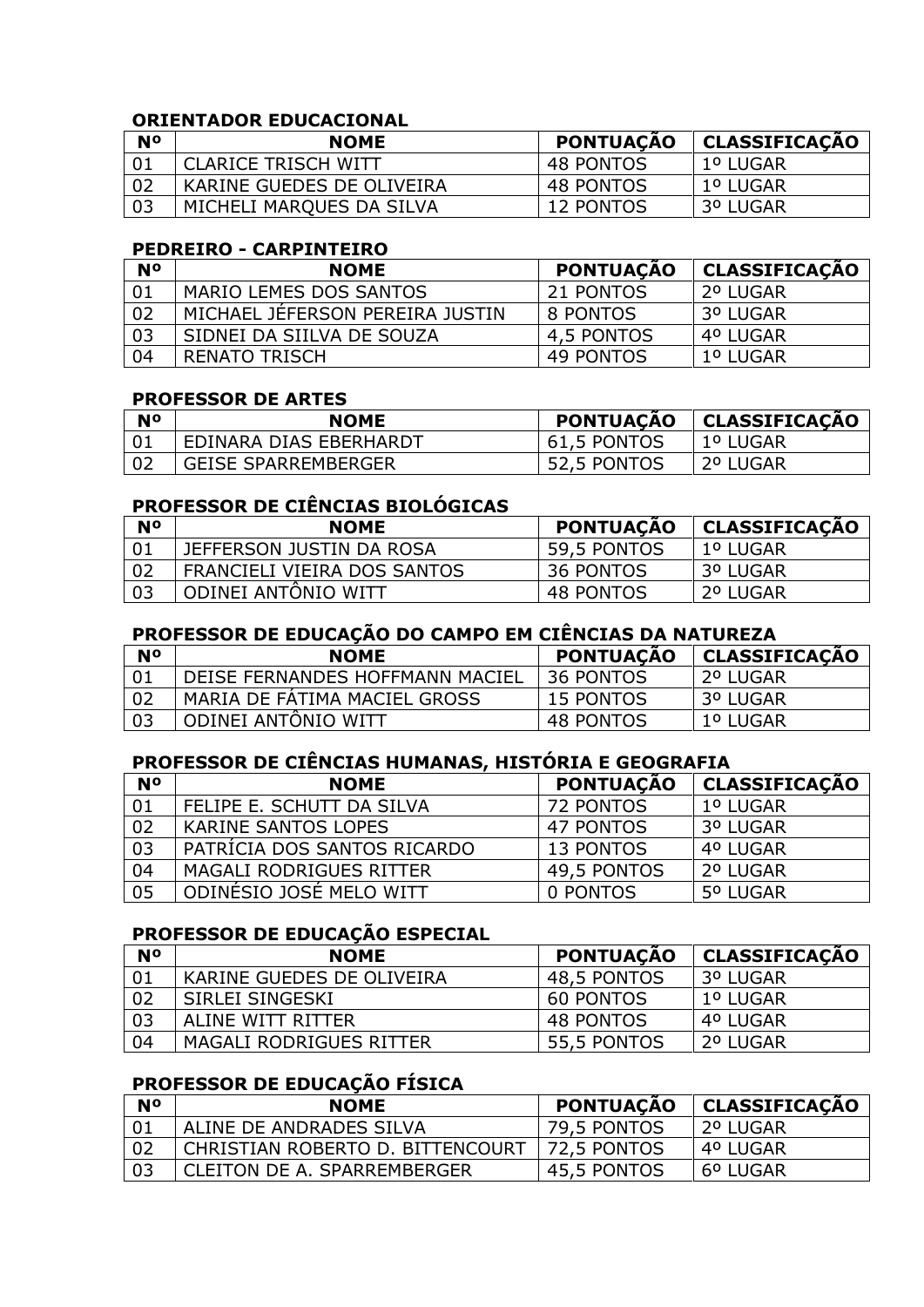| 04 | <b>IRENE JUSTIN BOBSIN</b> | 29 PONTOS   | 8º LUGAR |
|----|----------------------------|-------------|----------|
| 05 | MARCELO BOBSIN DICKSEN     | 84 PONTOS   | 1º LUGAR |
| 06 | ONEIDE ANTONIO WITT        | 36 PONTOS   | 7º LUGAR |
| 07 | DAIANE WITT BRUSCH         | 79,5 PONTOS | 2º LUGAR |
| 08 | SAMANTA BECKER FLORENCIO   | 54 PONTOS   | 5º LUGAR |

# **PROFESSOR DE EDUCAÇÃO INFANTIL**

| <b>N<sup>o</sup></b> | <b>NOME</b>                     | <b>PONTUAÇÃO</b> | <b>CLASSIFICAÇÃO</b> |
|----------------------|---------------------------------|------------------|----------------------|
| 01                   | ELIANE DE OLIVEIRA EBERHARDT    | 81 PONTOS        | 4º LUGAR             |
| 02                   | ANDRESSA DOS SANTOS RIBEIRO     | <b>48 PONTOS</b> | 11º LUGAR            |
| 03                   | MARIA DE FATIMA VARGAS CARDOSO  | 81 PONTOS        | 4º LUGAR             |
| 04                   | CATIA MARLIZE DOS REIS          | <b>48 PONTOS</b> | 11º LUGAR            |
| 05                   | MARILEI SPARREMBERGER DE SOUZA  | 84 PONTOS        | 3º LUGAR             |
| 06                   | <b>CLARICE TRISCH WITT</b>      | 81 PONTOS        | 4º LUGAR             |
| 07                   | ANGÉLICA PACHECO RUBBO          | 54 PONTOS        | 9º LUGAR             |
| 08                   | <b>CRISTINA DE DEUS</b>         | 36 PONTOS        | 17º LUGAR            |
| 09                   | TAMIRES JUSTIN DA SILVA         | 41 PONTOS        | 16º LUGAR            |
| 10                   | AMAIANA RIBEIRO DA SILVA        | <b>48 PONTOS</b> | 11º LUGAR            |
| 11                   | EDIANE GONCALVES DOS REIS       | 91 PONTOS        | 2º LUGAR             |
| 12                   | MARLETE SILVEIRA ASSUNÇÃO       | 51,5 PONTOS      | 10º LUGAR            |
| 13                   | MICHELI MARQUES DA SILVA        | 12 PONTOS        | 18 LUGAR             |
| 14                   | LUCILÉIA SCHEFFER BOBSIN        | <b>48 PONTOS</b> | 11º LUGAR            |
| 15                   | MARINEZ ENGEL S. GROSS          | 79,5 PONTOS      | 7º LUGAR             |
| 16                   | DANIELA RODRIGUES GROSS         | 93 PONTOS        | 1º LUGAR             |
| 17                   | TAIS BREHM KELLERMANN           | <b>66 PONTOS</b> | 8º LUGAR             |
| 18                   | <b>BIBIANE RODRIGUES TRISCH</b> | <b>48 PONTOS</b> | 11º LUGAR            |

# **PROFESSOR DE INFORMÁTICA**

| <b>No</b> | NOME                      | <b>PONTUAÇÃO</b> | CLASSIFICAÇÃO |
|-----------|---------------------------|------------------|---------------|
|           | EDMILSON JUSTIN DA SILVA  | 47,5 PONTOS      | ∣ 1º LUGAR    |
|           | DJAIR ANACLETO DE ALMEIDA | 15 PONTOS        | 2º LUGAR      |

## **PROFESSOR DE LINGUA ESTRANGEIRA - INGLÊS**

| <b>No</b> | <b>NOME</b>                    | <b>PONTUAÇÃO</b> | CLASSIFICAÇÃO |
|-----------|--------------------------------|------------------|---------------|
|           | <b>JESSICA BECKER SCHEFFER</b> | 79,5 PONTOS      | 1º LUGAR      |
|           | JULIANA DA SILVA               | 44 PONTOS        | 2º LUGAR      |

# **PROFESSOR DE LÍNGUA PORTUGUESA**

| <b>No</b> | <b>NOME</b>                | <b>PONTUAÇÃO</b> | <b>CLASSIFICAÇÃO</b> |
|-----------|----------------------------|------------------|----------------------|
| 01        | FRANCIELI OLIVEIRA CARDOSO | 82 PONTOS        | 2º LUGAR             |
| 02        | <b>CLARICE E. JUSTIN</b>   | 84 PONTOS        | 1º LUGAR             |
| 03        | ROSELI ALVES DA SILVA      | 66 PONTOS        | 3º LUGAR             |
| 04        | LAURO MATOS PORTO          | 19 PONTOS        | 4º LUGAR             |

# **PROFESSOR DE MATEMÁTICA**

| N <sup>o</sup> | <b>NOME</b>           | <b>PONTUAÇÃO</b> | CLASSIFICAÇÃO |
|----------------|-----------------------|------------------|---------------|
|                | ALINE WITT DA ROCHA   | 48 PONTOS        | 2º LUGAR      |
|                | JANAINA DA SILVA WITT | 81 PONTOS        | 1º LUGAR      |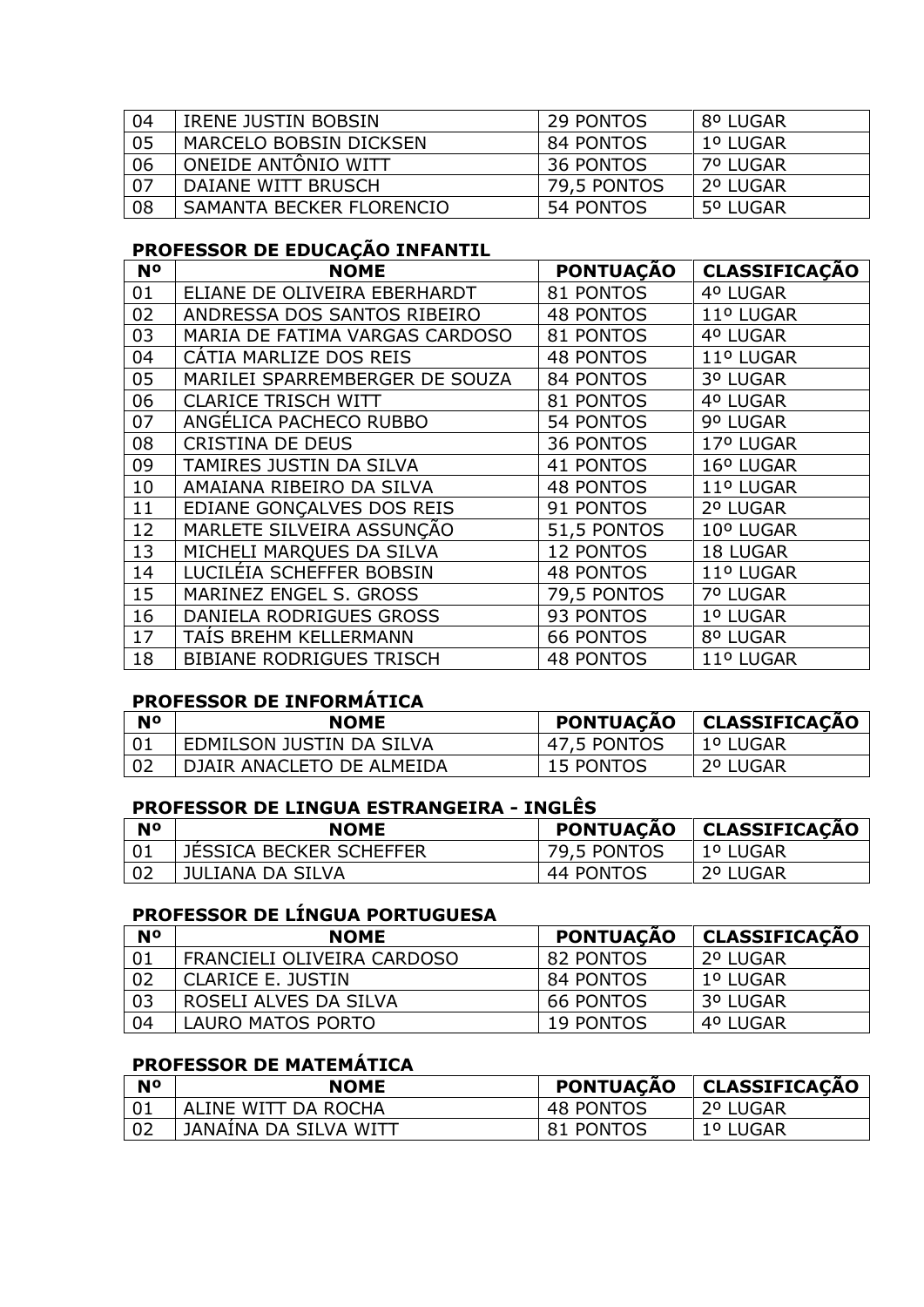# **PROFESSOR DE SÉRIES INICIAIS**

| N <sup>o</sup> | <b>NOME</b>                     | <b>PONTUAÇÃO</b> | <b>CLASSIFICAÇÃO</b> |
|----------------|---------------------------------|------------------|----------------------|
| 01             | ELIANE NEUBERT TRESBACH         | 77 PONTOS        | 3º LUGAR             |
| 02             | JOICE TRISCH DOS SANTOS         | <b>48 PONTOS</b> | 9º LUGAR             |
| 03             | ANDRESSA DOS S. RIBEIRO         | 52,5 PONTOS      | 6º LUGAR             |
| 04             | CATIA MARLIZE DOS REIS          | <b>48 PONTOS</b> | 9º LUGAR             |
| 05             | LUANA DE OLIVEIRA LIMA          | 37 PONTOS        | 13º LUGAR            |
| 06             | <b>JUCIÉLI BREHM KELLERMANN</b> | 84 PONTOS        | 1º LUGAR             |
| 07             | <b>CLARICE TRISCH WITT</b>      | <b>48 PONTOS</b> | 9º LUGAR             |
| 08             | VITÓRIA DAITX DOS SANTOS        | <b>36 PONTOS</b> | 14º LUGAR            |
| 09             | AMAIANA RIBEIRO DA SILVEIRA     | 52,5 PONTOS      | 6º LUGAR             |
| 11             | EDIANE GONCALVES DOS REIS       | <b>66 PONTOS</b> | 5º LUGAR             |
| 12             | <b>JULIANA DA SILVA</b>         | <b>36 PONTOS</b> | 14º LUGAR            |
| 13             | TAIS BREHM KELLERMANN           | 84 PONTOS        | 1º LUGAR             |
| 14             | CATRINE MODEL TEIXEIRA          | <b>32 PONTOS</b> | 16º LUGAR            |
| 15             | <b>MAGALI RODRIGUES RITTER</b>  | <b>48 PONTOS</b> | 9º LUGAR             |
| 16             | FLAVIA MASCHMANN MELLO          | <b>49 PONTOS</b> | 8º LUGAR             |
| 17             | <b>MARLI MARGARETE ALVES</b>    | <b>72 PONTOS</b> | 4º LUGAR             |

# **PSICÓLOGO 20 HORAS**

| <b>N°</b> | <b>NOME</b>                      | <b>PONTUAÇÃO</b> | <b>CLASSIFICAÇÃO</b> |
|-----------|----------------------------------|------------------|----------------------|
| 01        | RAFAELA GROSS                    | 91 PONTOS        | 1º LUGAR             |
| 02        | <b>CLARICE DALSOTTO DE MELOS</b> | 25 PONTOS        | 6º LUGAR             |
| 03        | CAMILA AMARAL DOS VAL MEYER      | 54 PONTOS        | 4º LUGAR             |
| 04        | TATIANI JUSTIN W. CARDOSO        | 80 PONTOS        | 2º LUGAR             |
| 05        | CAMILE MAIA UBIALI               | 13 PONTOS        | 7º LUGAR             |
| 06        | <b>LORHANE BOBSIN NEGRINI</b>    | <b>32 PONTOS</b> | 5º LUGAR             |
| 07        | AGATA LANA SARATE BOBSIN         | 75 PONTOS        | 3º LUGAR             |

# **PSICÓLOGO 40 HORAS**

| <b>No</b> | NOME                    | <b>PONTUAÇÃO</b> | CLASSIFICAÇÃO |
|-----------|-------------------------|------------------|---------------|
|           | RAFAELA GROSS           | 91 PONTOS        | 1º LUGAR      |
|           | TATIANI J. WITT CARDOSO | 80 PONTOS        | 2º LUGAR      |

#### **PSICOPEDAGOGO 20 HORAS**

| N٥ | <b>NOME</b>                    | <b>PONTUAÇÃO</b> | <b>CLASSIFICAÇÃO</b> |
|----|--------------------------------|------------------|----------------------|
|    | MARIA DE FATIMA V. CARDOSO     | 55,5 PONTOS      | 3º LUGAR             |
| റാ | <b>CLARISSE PEREIRA TORRES</b> | 76,5 PONTOS      | 2º LUGAR             |
| 03 | ELIZANDRA VALIM CORREIA        | 79 PONTOS        | 1º LUGAR             |

## **PSICOPEDAGOGO 40 HORAS**

| <b>N°</b> | <b>NOME</b>              | <b>PONTUACAO</b> | CLASSIFICACÃO |
|-----------|--------------------------|------------------|---------------|
|           | ' CLARISSE PEREIRA GOMES | 76,5 PONTOS      | 1º LUGAR      |

### **SERVENTE**

| <b>N°</b> | <b>NOME</b>                  | <b>PONTUAÇÃO</b> | <b>CLASSIFICAÇÃO</b> |
|-----------|------------------------------|------------------|----------------------|
| 01        | RAIANE KNEVITZ EBERHARDT     | 77 PONTOS        | 1º LUGAR             |
| 02        | IRACI ROSA DOS REIS          | 57 PONTOS        | 7º LUGAR             |
| . 03      | EMILIA G. DA PAZ K. WITT     | 53 PONTOS        | 8º LUGAR             |
| 04        | CRISTIANE NASCIMENTO KNEVITZ | 52,5 PONTOS      | 9º LUGAR             |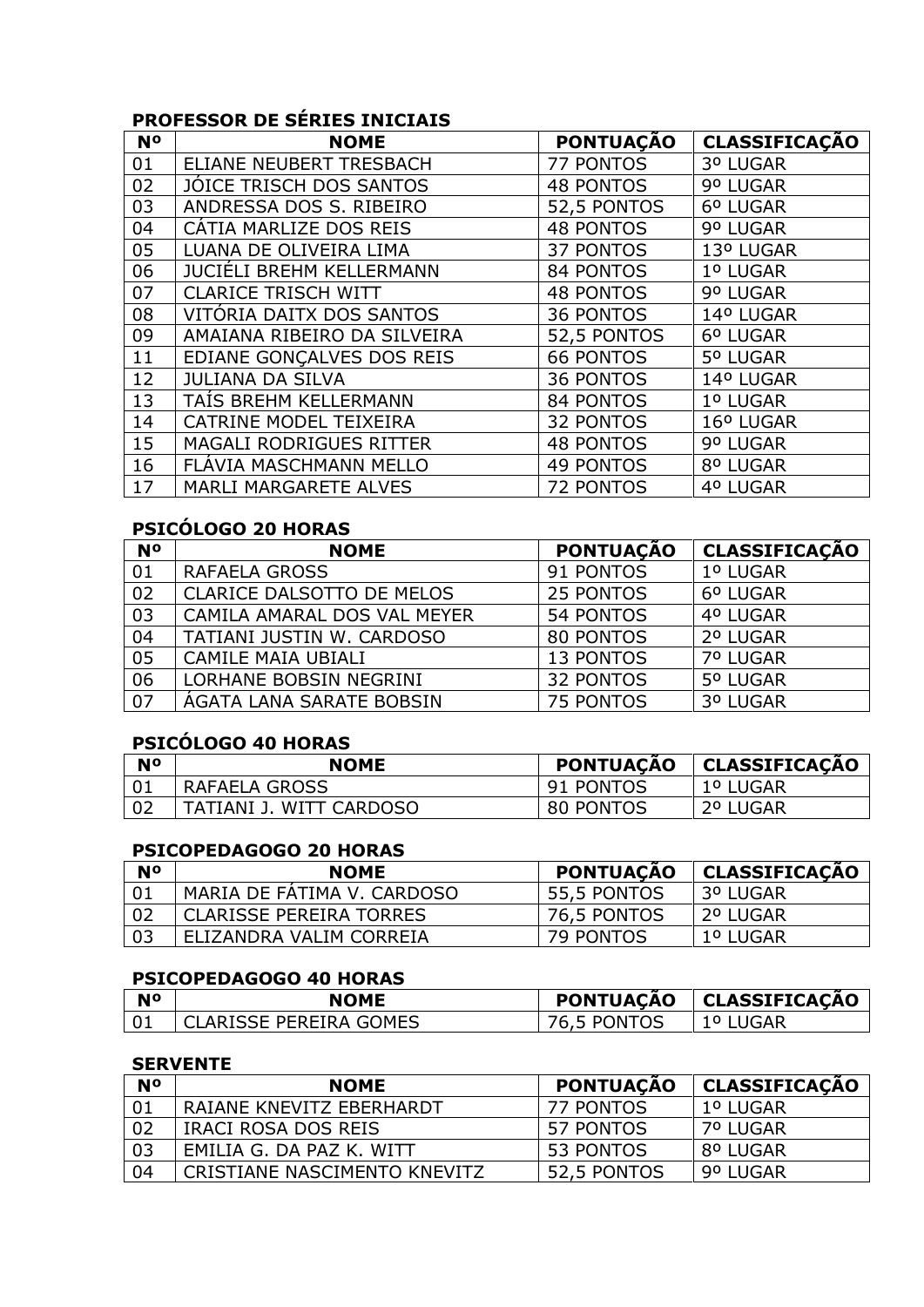| 05 | ENI BERNARDES DA SILVA           | <b>60 PONTOS</b> | 5º LUGAR  |
|----|----------------------------------|------------------|-----------|
| 06 | <b>JOSIANE PORTO DE BARROS</b>   | 69 PONTOS        | 3º LUGAR  |
| 07 | MARIA TEREZINHA M. DE OLIVEIRA   | 27 PONTOS        | 11º LUGAR |
| 08 | SANDRA REGINA N. TORRES          | <b>62 PONTOS</b> | 5º LUGAR  |
| 09 | CARLA REJANE I. SILVEIRA         | 0 PONTOS         | 13º LUGAR |
| 10 | OLÍVIA MARTINS FAGUNDES          | 5 PONTOS         | 12º LUGAR |
| 11 | MARIA CONCEIÇÃO B. GONÇALVES     | 8 PONTOS         | 11º LUGAR |
| 12 | VERIDIANA Q. SANTOS CAMARGO      | <b>72 PONTOS</b> | 2º LUGAR  |
| 13 | <b>VERA TEREZINHA DOS SANTOS</b> | 64,5 PONTOS      | 4º LUGAR  |
| 14 | JUÇARA BORGES DE LIMA            | 0 PONTOS         | 13º LUGAR |
| 15 | LUCIANA SILVA DE OLIVEIRA        | <b>45 PONTOS</b> | 10° LUGAR |
| 16 | LUCIANA ARIANA F. GARCIA         | 0 PONTOS         | 13º LUGAR |
| 17 | JANDIRA JUSTIN KELLERMANN        | 59 PONTOS        | 6º LUGAR  |
| 18 | <b>JUSSARA SILVA DA SILVA</b>    | 0 PONTOS         | 13º LUGAR |

### **SUPERVISOR EDUCACIONAL**

| <b>No</b> | <b>NOME</b>                   | <b>PONTUAÇÃO</b> | <b>CLASSIFICAÇÃO</b> |
|-----------|-------------------------------|------------------|----------------------|
| 01        | FRANCIELI DE OLIVEIRA CARDOSO | 54,5 PONTOS      | 4º LUGAR             |
| 02        | ZENILDA MODEL DA SILVA        | 84 PONTOS        | 1º LUGAR             |
| 03        | QUEIDI RAQUEL V. BLEHM        | 81 PONTOS        | 2º LUGAR             |
| 04        | MARLETE SILVEIRA ASSUNÇÃO     | 51 PONTOS        | 5º LUGAR             |
| 05        | <b>MARLI MARGARETE ALVES</b>  | 73,5 PONTOS      | 3º LUGAR             |

# **TÉCNICO CONTÁBIL**

| <b>No</b> | <b>NOME</b>           |            | PONTUAÇÃO   CLASSIFICAÇÃO |
|-----------|-----------------------|------------|---------------------------|
|           | ROSICLER M. EBERHARDT | 100 PONTOS | 1º LUGAR                  |

# **TÉCNICO DE ENFERMAGEM**

| <b>N°</b> | <b>NOME</b>                        | <b>PONTUAÇÃO</b> | <b>CLASSIFICAÇÃO</b> |
|-----------|------------------------------------|------------------|----------------------|
| 01        | JASCIANE DE A. SCHWARTZHAUPT       | 68,5 PONTOS      | 6º LUGAR             |
| 02        | RAFAELP, MANFRON                   | 50 PONTOS        | 8º LUGAR             |
| 03        | ADRIANO DE SOUZA DA SILVA          | 7 PONTOS         | 10° LUGAR            |
| 04        | <b>VIVIANE DIAS</b>                | 80,5 PONTOS      | 4º LUGAR             |
| 05        | <b>REJANE DA SILVA</b>             | 100 PONTOS       | 1º LUGAR             |
| 06        | <b>JUCILENE NEUBERT KELLERMANN</b> | 100 PONTOS       | 1º LUGAR             |
| 07        | <b>JOSIANE NEUBERT KELLERMANN</b>  | 80,5 PONTOS      | 4º LUGAR             |
| 08        | CINARA DE MELO JUSTIN              | 100 PONTOS       | 1º LUGAR             |
| 09        | VÂNIA JUSTO HOFFMANN               | <b>64 PONTOS</b> | 7º LUGAR             |
| 10        | LIDIANE SANTOS NARCIZO             | 47,5 PONTOS      | 9º LUGAR             |

## **TELEFONISTA - RECEPCIONISTA**

| <b>No</b> | <b>NOME</b>                       | <b>PONTUACÃO</b> | <b>CLASSIFICAÇÃO</b> |
|-----------|-----------------------------------|------------------|----------------------|
|           | ' CAMILA APARECIDA R. DE OLIVEIRA | 21 PONTOS        | 1º I UGAR            |

## **TESOUREIRO**

| <b>N°</b> | <b>NOME</b>                  | <b>PONTUAÇÃO</b> | CLASSIFICAÇÃO |
|-----------|------------------------------|------------------|---------------|
|           | CATIELI RAMOS DE OLIVEIRA    | 22 PONTOS        | 4º LUGAR      |
| 02        | ANDRESSA GASPAR BREHM        | 45 PONTOS        | 2º LUGAR      |
| 03        | ANDRESSA SANTOS DE BARROS    | 93 PONTOS        | 1º LUGAR      |
| 04        | VIVIANE NARCIZO CARCUCHINSKI | 38,5 PONTOS      | 3º LUGAR      |